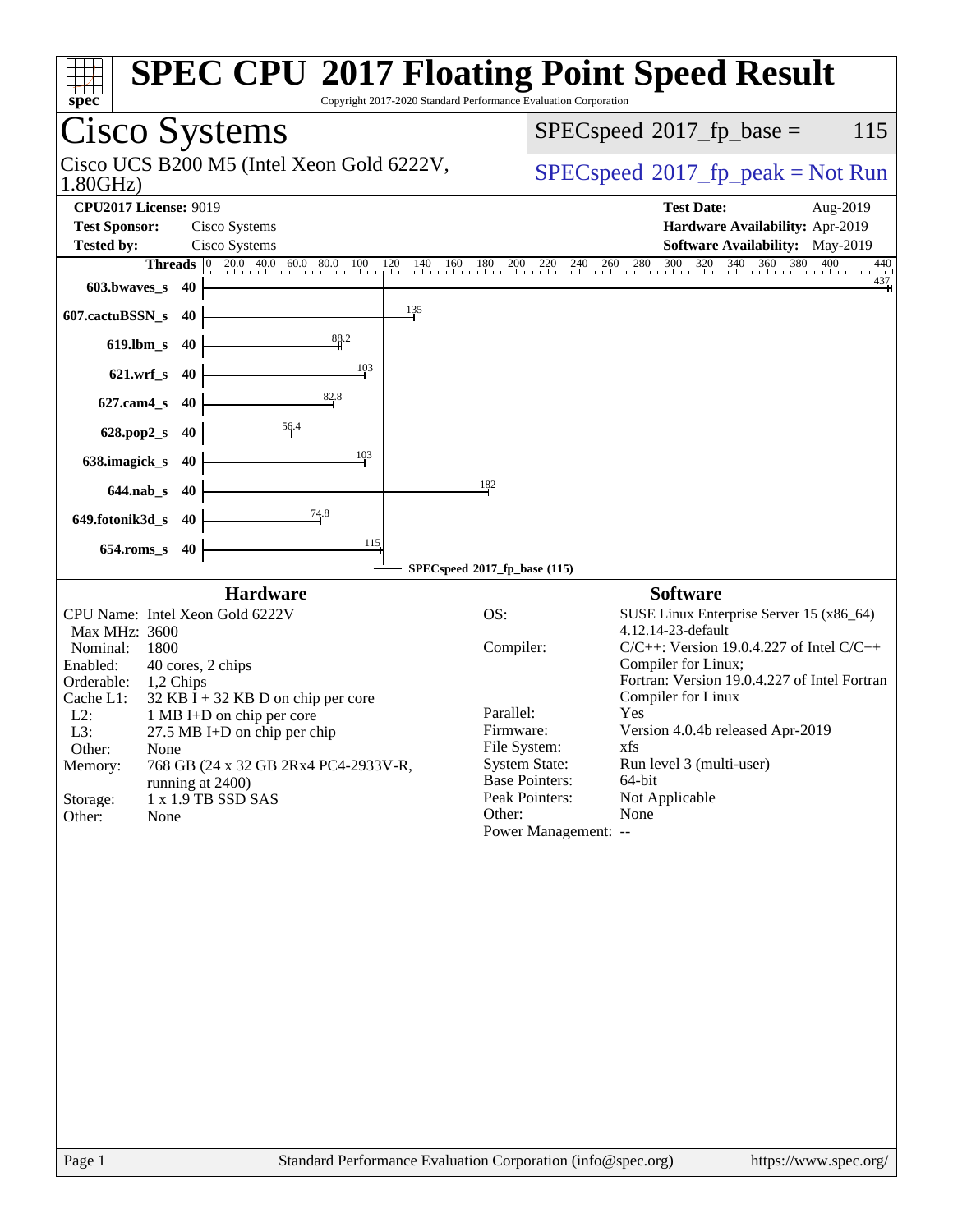

Copyright 2017-2020 Standard Performance Evaluation Corporation

# Cisco Systems

Cisco UCS B200 M5 (Intel Xeon Gold 6222V,  $SPECspeed^{\circ}2017\_fp\_peak = Not Run$  $SPECspeed^{\circ}2017\_fp\_peak = Not Run$ 

 $SPECspeed^{\circ}2017\_fp\_base = 115$  $SPECspeed^{\circ}2017\_fp\_base = 115$ 

### 1.80GHz)

**[CPU2017 License:](http://www.spec.org/auto/cpu2017/Docs/result-fields.html#CPU2017License)** 9019 **[Test Date:](http://www.spec.org/auto/cpu2017/Docs/result-fields.html#TestDate)** Aug-2019

**[Test Sponsor:](http://www.spec.org/auto/cpu2017/Docs/result-fields.html#TestSponsor)** Cisco Systems **[Hardware Availability:](http://www.spec.org/auto/cpu2017/Docs/result-fields.html#HardwareAvailability)** Apr-2019 **[Tested by:](http://www.spec.org/auto/cpu2017/Docs/result-fields.html#Testedby)** Cisco Systems **[Software Availability:](http://www.spec.org/auto/cpu2017/Docs/result-fields.html#SoftwareAvailability)** May-2019

## **[Results Table](http://www.spec.org/auto/cpu2017/Docs/result-fields.html#ResultsTable)**

|                                    | <b>Base</b>    |                |                |                |       | <b>Peak</b>    |            |                |                |              |                |              |                |              |
|------------------------------------|----------------|----------------|----------------|----------------|-------|----------------|------------|----------------|----------------|--------------|----------------|--------------|----------------|--------------|
| <b>Benchmark</b>                   | <b>Threads</b> | <b>Seconds</b> | Ratio          | <b>Seconds</b> | Ratio | <b>Seconds</b> | Ratio      | <b>Threads</b> | <b>Seconds</b> | <b>Ratio</b> | <b>Seconds</b> | <b>Ratio</b> | <b>Seconds</b> | <b>Ratio</b> |
| 603.bwayes s                       | 40             | 135            | 437            | 134            | 439   | 135            | 436        |                |                |              |                |              |                |              |
| 607.cactuBSSN s                    | 40             | 124            | 134            | 124            | 135   | 124            | 135        |                |                |              |                |              |                |              |
| $619.$ lbm_s                       | 40             | 59.4           | 88.2           | 60.3           | 86.8  | 59.4           | 88.2       |                |                |              |                |              |                |              |
| $621.wrf$ s                        | 40             | 128            | 103            | 128            | 103   | 127            | 104        |                |                |              |                |              |                |              |
| $627$ .cam4 s                      | 40             | 107            | 82.8           | 107            | 82.8  | 107            | 82.7       |                |                |              |                |              |                |              |
| $628.pop2_s$                       | 40             | 210            | 56.4           | 212            | 56.1  | 209            | 56.8       |                |                |              |                |              |                |              |
| 638.imagick_s                      | 40             | 141            | 103            | 140            | 103   | 140            | 103        |                |                |              |                |              |                |              |
| $644$ .nab s                       | 40             | 96.1           | 182            | 96.1           | 182   | 96.1           | <u>182</u> |                |                |              |                |              |                |              |
| 649.fotonik3d s                    | 40             | 122            | 74.9           | 122            | 74.6  | 122            | 74.8       |                |                |              |                |              |                |              |
| $654$ .roms s                      | 40             | 137            | <b>115</b>     | 139            | 114   | 137            | 115        |                |                |              |                |              |                |              |
| $SPECspeed*2017_fp\_base =$<br>115 |                |                |                |                |       |                |            |                |                |              |                |              |                |              |
| $SPECspeed*2017_fp\_peak =$        |                |                | <b>Not Run</b> |                |       |                |            |                |                |              |                |              |                |              |

Results appear in the [order in which they were run.](http://www.spec.org/auto/cpu2017/Docs/result-fields.html#RunOrder) Bold underlined text [indicates a median measurement](http://www.spec.org/auto/cpu2017/Docs/result-fields.html#Median).

### **[Operating System Notes](http://www.spec.org/auto/cpu2017/Docs/result-fields.html#OperatingSystemNotes)**

Stack size set to unlimited using "ulimit -s unlimited"

## **[General Notes](http://www.spec.org/auto/cpu2017/Docs/result-fields.html#GeneralNotes)**

Environment variables set by runcpu before the start of the run: KMP\_AFFINITY = "granularity=fine,compact" LD\_LIBRARY\_PATH = "/home/cpu2017/lib/intel64" OMP\_STACKSIZE = "192M"

 Binaries compiled on a system with 1x Intel Core i9-7900X CPU + 32GB RAM memory using Redhat Enterprise Linux 7.5 Transparent Huge Pages enabled by default Prior to runcpu invocation Filesystem page cache synced and cleared with: sync; echo 3> /proc/sys/vm/drop\_caches NA: The test sponsor attests, as of date of publication, that CVE-2017-5754 (Meltdown) is mitigated in the system as tested and documented. Yes: The test sponsor attests, as of date of publication, that CVE-2017-5753 (Spectre variant 1) is mitigated in the system as tested and documented. Yes: The test sponsor attests, as of date of publication, that CVE-2017-5715 (Spectre variant 2) is mitigated in the system as tested and documented.

## **[Platform Notes](http://www.spec.org/auto/cpu2017/Docs/result-fields.html#PlatformNotes)**

BIOS Settings: Intel HyperThreading Technology set to Disabled CPU performance set to Enterprise

**(Continued on next page)**

Page 2 Standard Performance Evaluation Corporation [\(info@spec.org\)](mailto:info@spec.org) <https://www.spec.org/>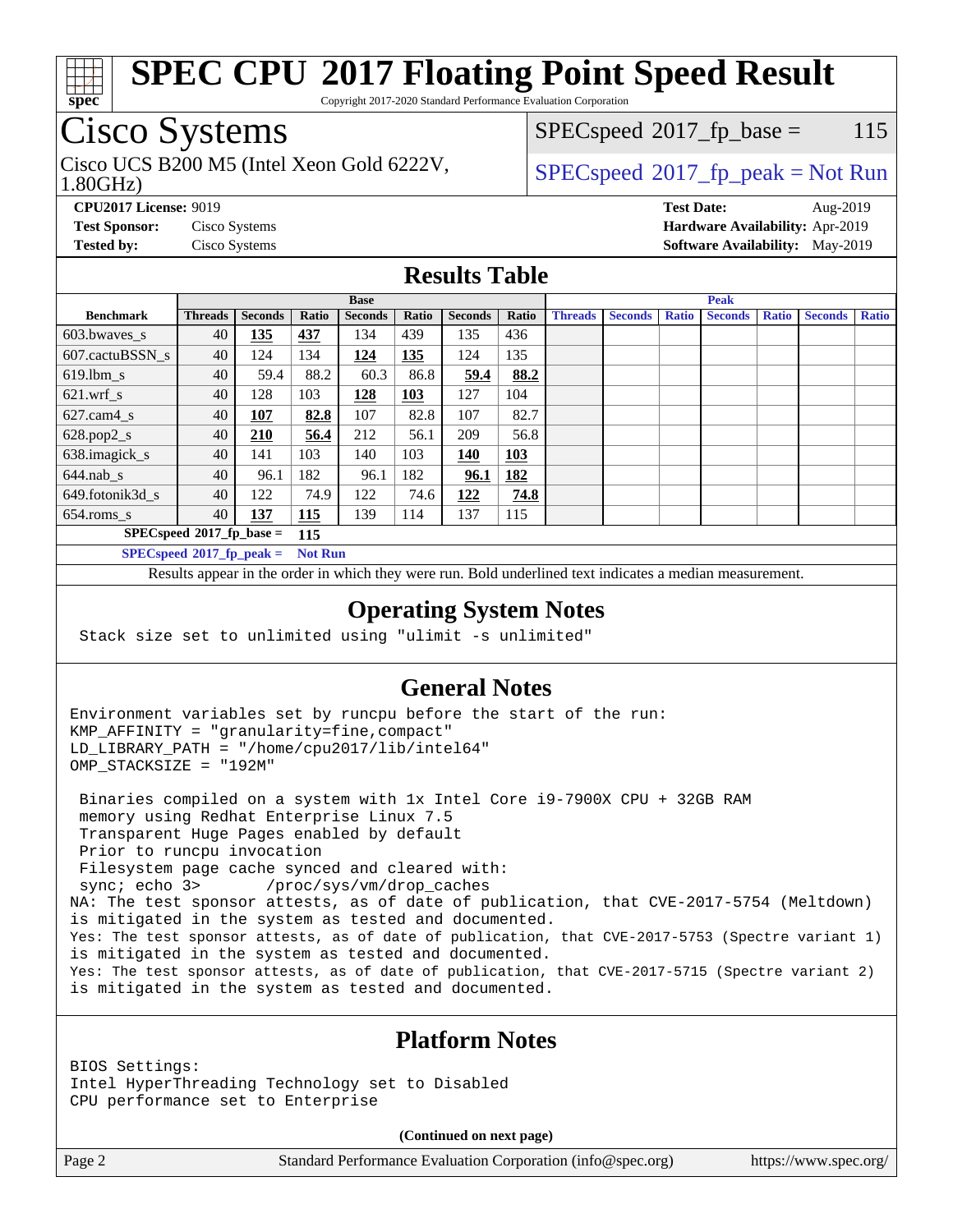

Copyright 2017-2020 Standard Performance Evaluation Corporation

# Cisco Systems

1.80GHz) Cisco UCS B200 M5 (Intel Xeon Gold 6222V,  $\begin{array}{c|c} | \text{SPECspeed} \text{?} 2017\_fp\_peak = Not Run \end{array}$  $\begin{array}{c|c} | \text{SPECspeed} \text{?} 2017\_fp\_peak = Not Run \end{array}$  $\begin{array}{c|c} | \text{SPECspeed} \text{?} 2017\_fp\_peak = Not Run \end{array}$ 

 $SPECspeed^{\circ}2017\_fp\_base = 115$  $SPECspeed^{\circ}2017\_fp\_base = 115$ 

**[CPU2017 License:](http://www.spec.org/auto/cpu2017/Docs/result-fields.html#CPU2017License)** 9019 **[Test Date:](http://www.spec.org/auto/cpu2017/Docs/result-fields.html#TestDate)** Aug-2019 **[Test Sponsor:](http://www.spec.org/auto/cpu2017/Docs/result-fields.html#TestSponsor)** Cisco Systems **[Hardware Availability:](http://www.spec.org/auto/cpu2017/Docs/result-fields.html#HardwareAvailability)** Apr-2019 **[Tested by:](http://www.spec.org/auto/cpu2017/Docs/result-fields.html#Testedby)** Cisco Systems **[Software Availability:](http://www.spec.org/auto/cpu2017/Docs/result-fields.html#SoftwareAvailability)** May-2019

### **[Platform Notes \(Continued\)](http://www.spec.org/auto/cpu2017/Docs/result-fields.html#PlatformNotes)**

Page 3 Standard Performance Evaluation Corporation [\(info@spec.org\)](mailto:info@spec.org) <https://www.spec.org/> Power Performance Tuning set to OS Controls SNC set to Disabled IMC Interleaving set to Auto Patrol Scrub set to Disabled Sysinfo program /home/cpu2017/bin/sysinfo Rev: r5797 of 2017-06-14 96c45e4568ad54c135fd618bcc091c0f running on linux-aixk Fri Sep 6 09:01:28 2019 SUT (System Under Test) info as seen by some common utilities. For more information on this section, see <https://www.spec.org/cpu2017/Docs/config.html#sysinfo> From /proc/cpuinfo model name : Intel(R) Xeon(R) Gold 6222V CPU @ 1.80GHz 2 "physical id"s (chips) 40 "processors" cores, siblings (Caution: counting these is hw and system dependent. The following excerpts from /proc/cpuinfo might not be reliable. Use with caution.) cpu cores : 20 siblings : 20 physical 0: cores 0 1 2 3 4 8 9 10 11 12 16 17 18 19 20 24 25 26 27 28 physical 1: cores 0 1 2 3 4 8 9 10 11 12 16 17 18 19 20 24 25 26 27 28 From lscpu: Architecture: x86\_64 CPU op-mode(s): 32-bit, 64-bit Byte Order: Little Endian  $CPU(s):$  40 On-line CPU(s) list: 0-39 Thread(s) per core: 1 Core(s) per socket: 20 Socket(s): 2 NUMA node(s): 2 Vendor ID: GenuineIntel CPU family: 6 Model: 85 Model name: Intel(R) Xeon(R) Gold 6222V CPU @ 1.80GHz Stepping: 7 CPU MHz: 1800.000 CPU max MHz: 3600.0000<br>CPU min MHz: 800.0000  $CPU$  min  $MHz$ : BogoMIPS: 3600.00 Virtualization: VT-x L1d cache: 32K<br>
L1i cache: 32K  $L1i$  cache: L2 cache: 1024K L3 cache: 28160K **(Continued on next page)**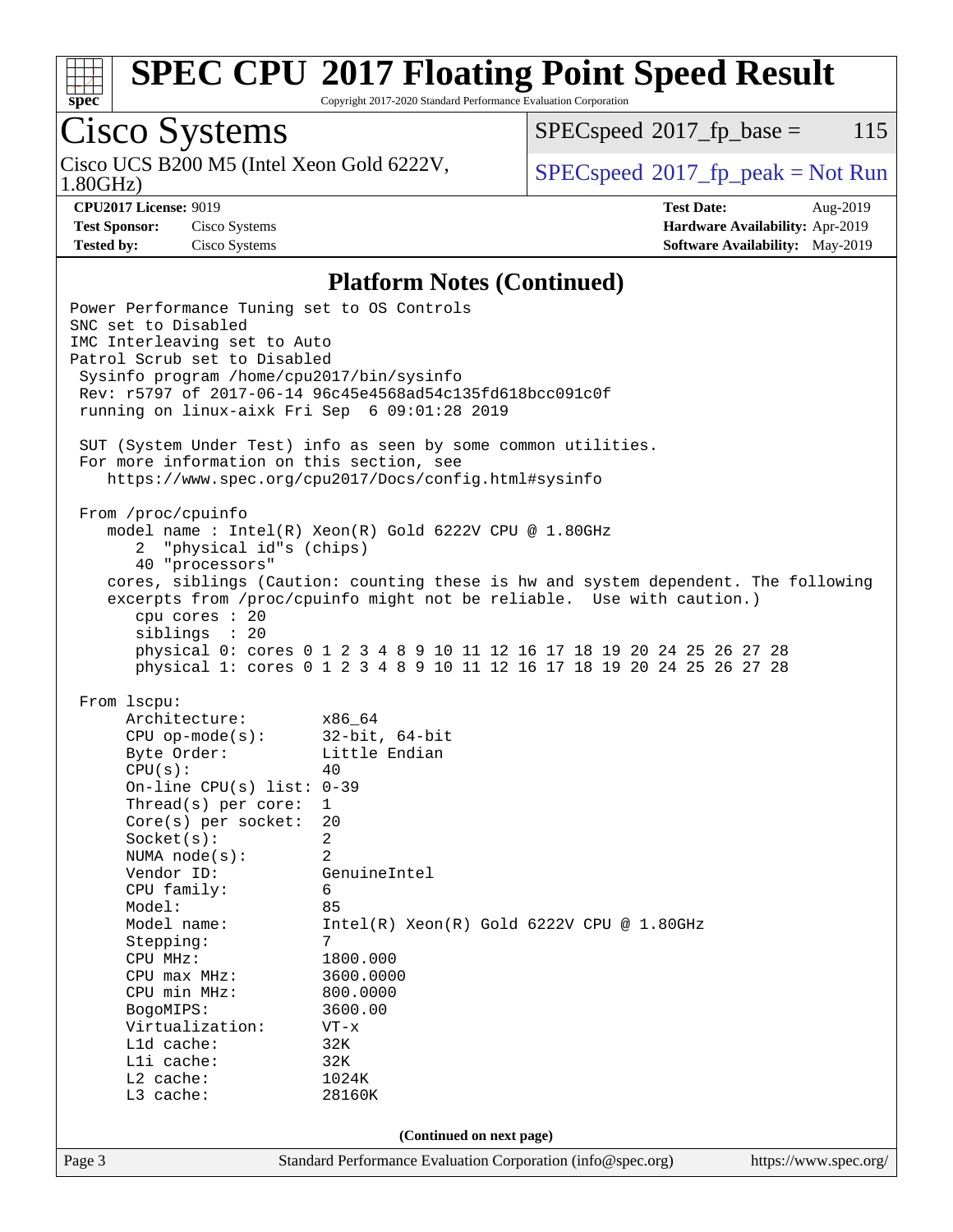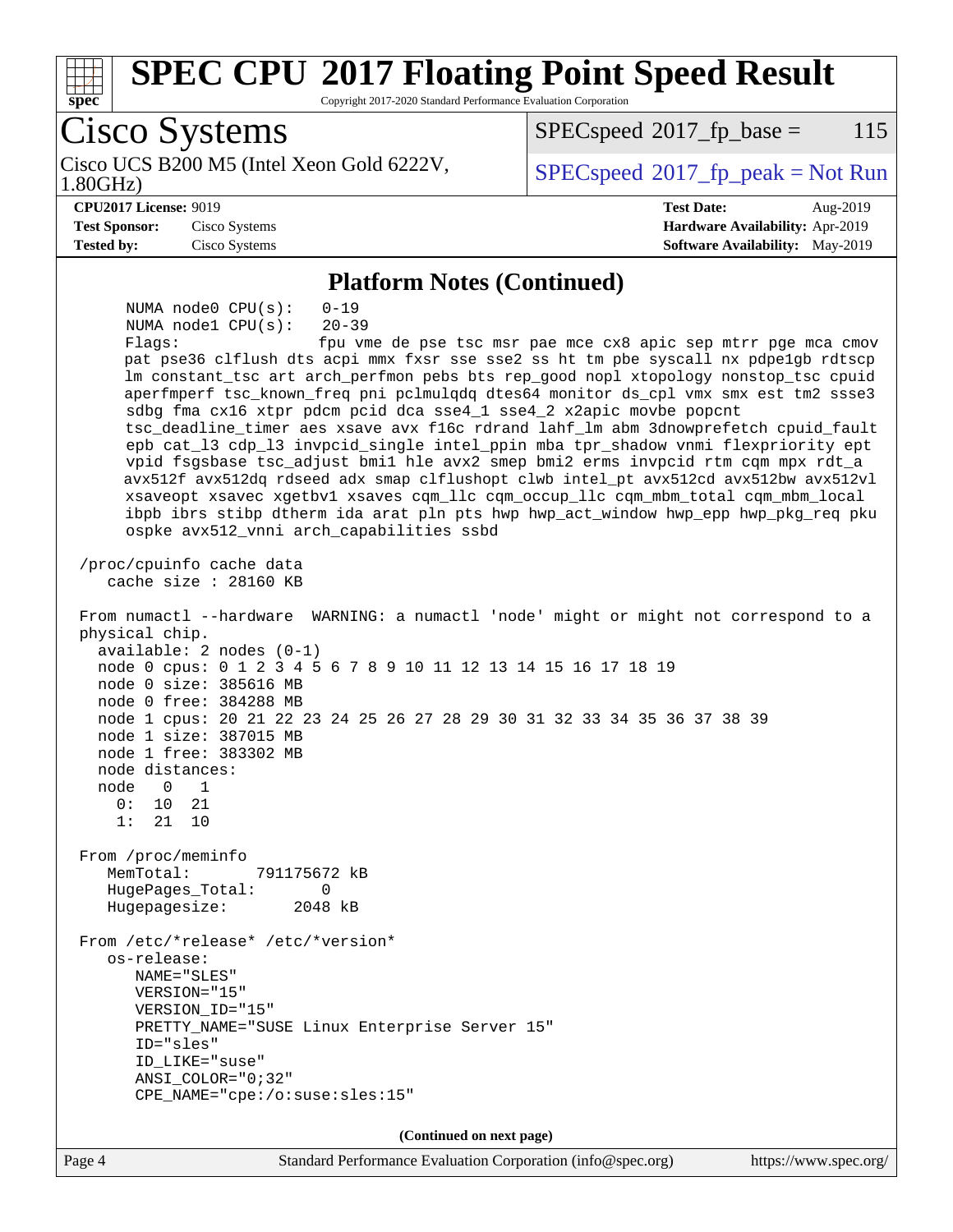

Copyright 2017-2020 Standard Performance Evaluation Corporation

# Cisco Systems

1.80GHz) Cisco UCS B200 M5 (Intel Xeon Gold 6222V,  $\begin{array}{c|c} \text{SPEC speed} \text{?}2017\_fp\_peak = Not Run \end{array}$ 

 $SPECspeed^{\circledcirc}2017_fp\_base = 115$  $SPECspeed^{\circledcirc}2017_fp\_base = 115$ 

**[CPU2017 License:](http://www.spec.org/auto/cpu2017/Docs/result-fields.html#CPU2017License)** 9019 **[Test Date:](http://www.spec.org/auto/cpu2017/Docs/result-fields.html#TestDate)** Aug-2019 **[Test Sponsor:](http://www.spec.org/auto/cpu2017/Docs/result-fields.html#TestSponsor)** Cisco Systems **[Hardware Availability:](http://www.spec.org/auto/cpu2017/Docs/result-fields.html#HardwareAvailability)** Apr-2019 **[Tested by:](http://www.spec.org/auto/cpu2017/Docs/result-fields.html#Testedby)** Cisco Systems **[Software Availability:](http://www.spec.org/auto/cpu2017/Docs/result-fields.html#SoftwareAvailability)** May-2019

### **[Platform Notes \(Continued\)](http://www.spec.org/auto/cpu2017/Docs/result-fields.html#PlatformNotes)**

uname -a:

 Linux linux-aixk 4.12.14-23-default #1 SMP Tue May 29 21:04:44 UTC 2018 (cd0437b) x86\_64 x86\_64 x86\_64 GNU/Linux

run-level 3 Sep 5 21:33

 SPEC is set to: /home/cpu2017 Filesystem Type Size Used Avail Use% Mounted on /dev/sdb6 xfs 45G 16G 30G 35% /home

 Additional information from dmidecode follows. WARNING: Use caution when you interpret this section. The 'dmidecode' program reads system data which is "intended to allow hardware to be accurately determined", but the intent may not be met, as there are frequent changes to hardware, firmware, and the "DMTF SMBIOS" standard.

 BIOS Cisco Systems, Inc. B200M5.4.0.4b.0.0407191258 04/07/2019 Memory:

24x 0xCE00 M393A4K40CB2-CVF 32 GB 2 rank 2933, configured at 2400

(End of data from sysinfo program)

### **[Compiler Version Notes](http://www.spec.org/auto/cpu2017/Docs/result-fields.html#CompilerVersionNotes)**

| Page 5 | Standard Performance Evaluation Corporation (info@spec.org)                                                                                                                          | https://www.spec.org/ |
|--------|--------------------------------------------------------------------------------------------------------------------------------------------------------------------------------------|-----------------------|
|        | (Continued on next page)                                                                                                                                                             |                       |
|        | 64, Version 19.0.4.227 Build 20190416<br>Copyright (C) 1985-2019 Intel Corporation. All rights reserved.                                                                             |                       |
|        | Version 19.0.4.227 Build 20190416<br>Copyright (C) 1985-2019 Intel Corporation. All rights reserved.<br>Intel(R) Fortran Intel(R) 64 Compiler for applications running on $Intel(R)$ |                       |
|        | Version 19.0.4.227 Build 20190416<br>Copyright (C) 1985-2019 Intel Corporation. All rights reserved.<br>Intel(R) C Intel(R) 64 Compiler for applications running on Intel(R) 64,     |                       |
|        | Intel(R) $C++$ Intel(R) 64 Compiler for applications running on Intel(R) 64,                                                                                                         |                       |
|        | $C_{++}$ , C, Fortran   607. cactuBSSN s(base)                                                                                                                                       |                       |
|        |                                                                                                                                                                                      |                       |
|        | Intel(R) C Intel(R) 64 Compiler for applications running on Intel(R) 64,<br>Version 19.0.4.227 Build 20190416<br>Copyright (C) 1985-2019 Intel Corporation. All rights reserved.     |                       |
| C      | 619.1bm_s(base) 638.imagick_s(base) 644.nab_s(base)                                                                                                                                  |                       |
|        |                                                                                                                                                                                      |                       |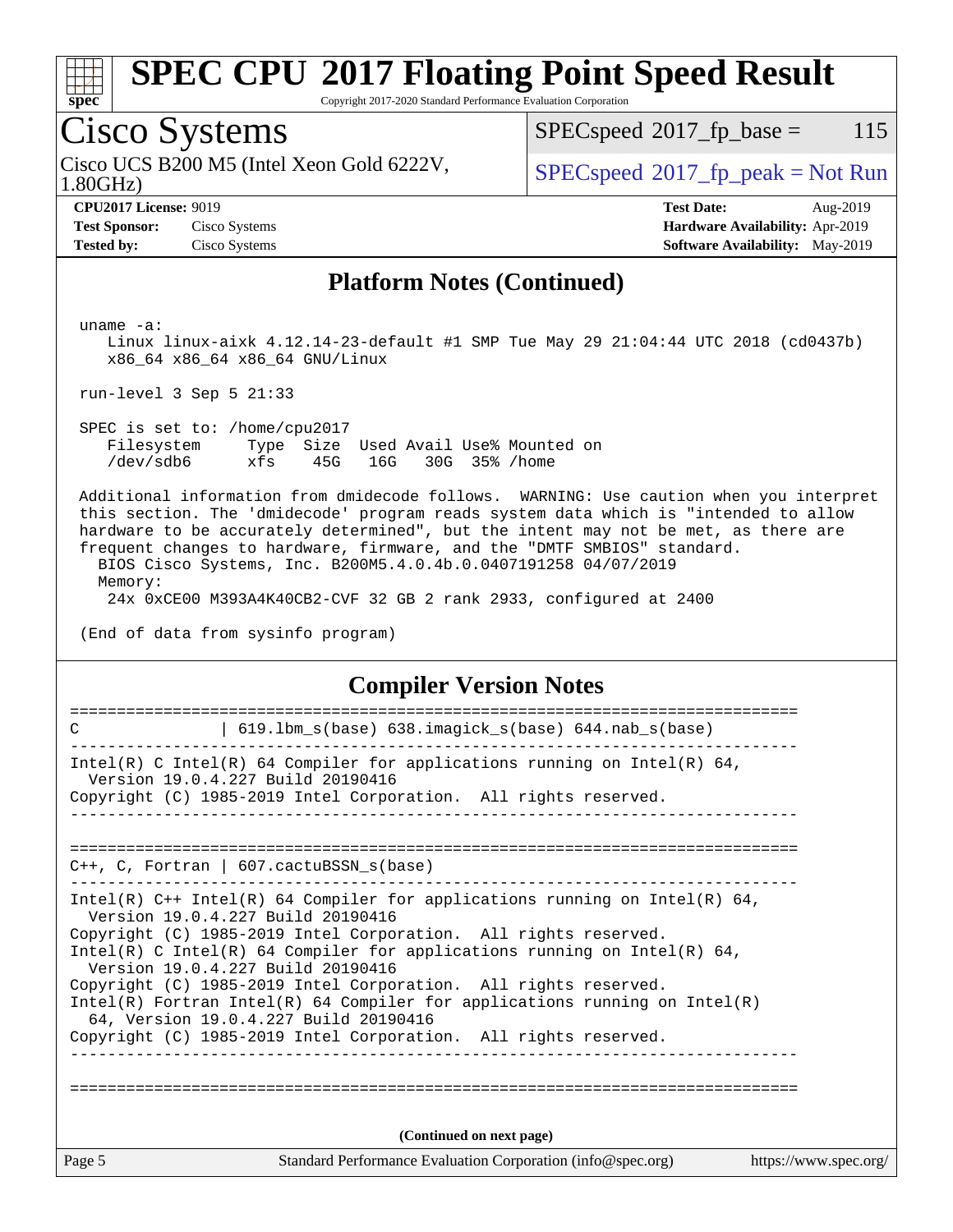

Copyright 2017-2020 Standard Performance Evaluation Corporation

## Cisco Systems

Cisco UCS B200 M5 (Intel Xeon Gold 6222V,  $\begin{array}{c|c} \text{SPEC speed} \text{?}2017\_fp\_peak = Not Run \end{array}$ 

 $SPECspeed^{\circ}2017\_fp\_base = 115$  $SPECspeed^{\circ}2017\_fp\_base = 115$ 

1.80GHz)

| <b>Test Sponsor:</b> | Cisco System: |
|----------------------|---------------|
| Tested by:           | Cisco System  |

**[CPU2017 License:](http://www.spec.org/auto/cpu2017/Docs/result-fields.html#CPU2017License)** 9019 **[Test Date:](http://www.spec.org/auto/cpu2017/Docs/result-fields.html#TestDate)** Aug-2019 **[Test Sponsor:](http://www.spec.org/auto/cpu2017/Docs/result-fields.html#TestSponsor)** Cisco Systems **[Hardware Availability:](http://www.spec.org/auto/cpu2017/Docs/result-fields.html#HardwareAvailability)** Apr-2019 **[Tested by:](http://www.spec.org/auto/cpu2017/Docs/result-fields.html#Testedby)** Constant [Software Availability:](http://www.spec.org/auto/cpu2017/Docs/result-fields.html#SoftwareAvailability) May-2019

## **[Compiler Version Notes \(Continued\)](http://www.spec.org/auto/cpu2017/Docs/result-fields.html#CompilerVersionNotes)**

| Fortran    | 603.bwayes $s(base)$ 649.fotonik3d $s(base)$ 654.roms $s(base)$                                                                                                                                                                                                                                                                                                            |
|------------|----------------------------------------------------------------------------------------------------------------------------------------------------------------------------------------------------------------------------------------------------------------------------------------------------------------------------------------------------------------------------|
|            | Intel(R) Fortran Intel(R) 64 Compiler for applications running on Intel(R)<br>64. Version 19.0.4.227 Build 20190416<br>Copyright (C) 1985-2019 Intel Corporation. All rights reserved.                                                                                                                                                                                     |
| Fortran, C | 621.wrf $s(base)$ 627.cam4 $s(base)$ 628.pop2 $s(base)$                                                                                                                                                                                                                                                                                                                    |
|            | Intel(R) Fortran Intel(R) 64 Compiler for applications running on Intel(R)<br>64, Version 19.0.4.227 Build 20190416<br>Copyright (C) 1985-2019 Intel Corporation. All rights reserved.<br>Intel(R) C Intel(R) 64 Compiler for applications running on Intel(R) 64,<br>Version 19.0.4.227 Build 20190416<br>Copyright (C) 1985-2019 Intel Corporation. All rights reserved. |

**[Base Compiler Invocation](http://www.spec.org/auto/cpu2017/Docs/result-fields.html#BaseCompilerInvocation)**

[C benchmarks](http://www.spec.org/auto/cpu2017/Docs/result-fields.html#Cbenchmarks): [icc -m64 -std=c11](http://www.spec.org/cpu2017/results/res2019q4/cpu2017-20190917-18423.flags.html#user_CCbase_intel_icc_64bit_c11_33ee0cdaae7deeeab2a9725423ba97205ce30f63b9926c2519791662299b76a0318f32ddfffdc46587804de3178b4f9328c46fa7c2b0cd779d7a61945c91cd35)

[Fortran benchmarks](http://www.spec.org/auto/cpu2017/Docs/result-fields.html#Fortranbenchmarks): [ifort -m64](http://www.spec.org/cpu2017/results/res2019q4/cpu2017-20190917-18423.flags.html#user_FCbase_intel_ifort_64bit_24f2bb282fbaeffd6157abe4f878425411749daecae9a33200eee2bee2fe76f3b89351d69a8130dd5949958ce389cf37ff59a95e7a40d588e8d3a57e0c3fd751)

[Benchmarks using both Fortran and C](http://www.spec.org/auto/cpu2017/Docs/result-fields.html#BenchmarksusingbothFortranandC): [ifort -m64](http://www.spec.org/cpu2017/results/res2019q4/cpu2017-20190917-18423.flags.html#user_CC_FCbase_intel_ifort_64bit_24f2bb282fbaeffd6157abe4f878425411749daecae9a33200eee2bee2fe76f3b89351d69a8130dd5949958ce389cf37ff59a95e7a40d588e8d3a57e0c3fd751) [icc -m64 -std=c11](http://www.spec.org/cpu2017/results/res2019q4/cpu2017-20190917-18423.flags.html#user_CC_FCbase_intel_icc_64bit_c11_33ee0cdaae7deeeab2a9725423ba97205ce30f63b9926c2519791662299b76a0318f32ddfffdc46587804de3178b4f9328c46fa7c2b0cd779d7a61945c91cd35)

[Benchmarks using Fortran, C, and C++:](http://www.spec.org/auto/cpu2017/Docs/result-fields.html#BenchmarksusingFortranCandCXX) [icpc -m64](http://www.spec.org/cpu2017/results/res2019q4/cpu2017-20190917-18423.flags.html#user_CC_CXX_FCbase_intel_icpc_64bit_4ecb2543ae3f1412ef961e0650ca070fec7b7afdcd6ed48761b84423119d1bf6bdf5cad15b44d48e7256388bc77273b966e5eb805aefd121eb22e9299b2ec9d9) [icc -m64 -std=c11](http://www.spec.org/cpu2017/results/res2019q4/cpu2017-20190917-18423.flags.html#user_CC_CXX_FCbase_intel_icc_64bit_c11_33ee0cdaae7deeeab2a9725423ba97205ce30f63b9926c2519791662299b76a0318f32ddfffdc46587804de3178b4f9328c46fa7c2b0cd779d7a61945c91cd35) [ifort -m64](http://www.spec.org/cpu2017/results/res2019q4/cpu2017-20190917-18423.flags.html#user_CC_CXX_FCbase_intel_ifort_64bit_24f2bb282fbaeffd6157abe4f878425411749daecae9a33200eee2bee2fe76f3b89351d69a8130dd5949958ce389cf37ff59a95e7a40d588e8d3a57e0c3fd751)

## **[Base Portability Flags](http://www.spec.org/auto/cpu2017/Docs/result-fields.html#BasePortabilityFlags)**

 603.bwaves\_s: [-DSPEC\\_LP64](http://www.spec.org/cpu2017/results/res2019q4/cpu2017-20190917-18423.flags.html#suite_basePORTABILITY603_bwaves_s_DSPEC_LP64) 607.cactuBSSN\_s: [-DSPEC\\_LP64](http://www.spec.org/cpu2017/results/res2019q4/cpu2017-20190917-18423.flags.html#suite_basePORTABILITY607_cactuBSSN_s_DSPEC_LP64) 619.lbm\_s: [-DSPEC\\_LP64](http://www.spec.org/cpu2017/results/res2019q4/cpu2017-20190917-18423.flags.html#suite_basePORTABILITY619_lbm_s_DSPEC_LP64) 621.wrf\_s: [-DSPEC\\_LP64](http://www.spec.org/cpu2017/results/res2019q4/cpu2017-20190917-18423.flags.html#suite_basePORTABILITY621_wrf_s_DSPEC_LP64) [-DSPEC\\_CASE\\_FLAG](http://www.spec.org/cpu2017/results/res2019q4/cpu2017-20190917-18423.flags.html#b621.wrf_s_baseCPORTABILITY_DSPEC_CASE_FLAG) [-convert big\\_endian](http://www.spec.org/cpu2017/results/res2019q4/cpu2017-20190917-18423.flags.html#user_baseFPORTABILITY621_wrf_s_convert_big_endian_c3194028bc08c63ac5d04de18c48ce6d347e4e562e8892b8bdbdc0214820426deb8554edfa529a3fb25a586e65a3d812c835984020483e7e73212c4d31a38223) 627.cam4\_s: [-DSPEC\\_LP64](http://www.spec.org/cpu2017/results/res2019q4/cpu2017-20190917-18423.flags.html#suite_basePORTABILITY627_cam4_s_DSPEC_LP64) [-DSPEC\\_CASE\\_FLAG](http://www.spec.org/cpu2017/results/res2019q4/cpu2017-20190917-18423.flags.html#b627.cam4_s_baseCPORTABILITY_DSPEC_CASE_FLAG) 628.pop2\_s: [-DSPEC\\_LP64](http://www.spec.org/cpu2017/results/res2019q4/cpu2017-20190917-18423.flags.html#suite_basePORTABILITY628_pop2_s_DSPEC_LP64) [-DSPEC\\_CASE\\_FLAG](http://www.spec.org/cpu2017/results/res2019q4/cpu2017-20190917-18423.flags.html#b628.pop2_s_baseCPORTABILITY_DSPEC_CASE_FLAG) [-convert big\\_endian](http://www.spec.org/cpu2017/results/res2019q4/cpu2017-20190917-18423.flags.html#user_baseFPORTABILITY628_pop2_s_convert_big_endian_c3194028bc08c63ac5d04de18c48ce6d347e4e562e8892b8bdbdc0214820426deb8554edfa529a3fb25a586e65a3d812c835984020483e7e73212c4d31a38223) [-assume byterecl](http://www.spec.org/cpu2017/results/res2019q4/cpu2017-20190917-18423.flags.html#user_baseFPORTABILITY628_pop2_s_assume_byterecl_7e47d18b9513cf18525430bbf0f2177aa9bf368bc7a059c09b2c06a34b53bd3447c950d3f8d6c70e3faf3a05c8557d66a5798b567902e8849adc142926523472) 638.imagick\_s: [-DSPEC\\_LP64](http://www.spec.org/cpu2017/results/res2019q4/cpu2017-20190917-18423.flags.html#suite_basePORTABILITY638_imagick_s_DSPEC_LP64) 644.nab\_s: [-DSPEC\\_LP64](http://www.spec.org/cpu2017/results/res2019q4/cpu2017-20190917-18423.flags.html#suite_basePORTABILITY644_nab_s_DSPEC_LP64)

**(Continued on next page)**

Page 6 Standard Performance Evaluation Corporation [\(info@spec.org\)](mailto:info@spec.org) <https://www.spec.org/>